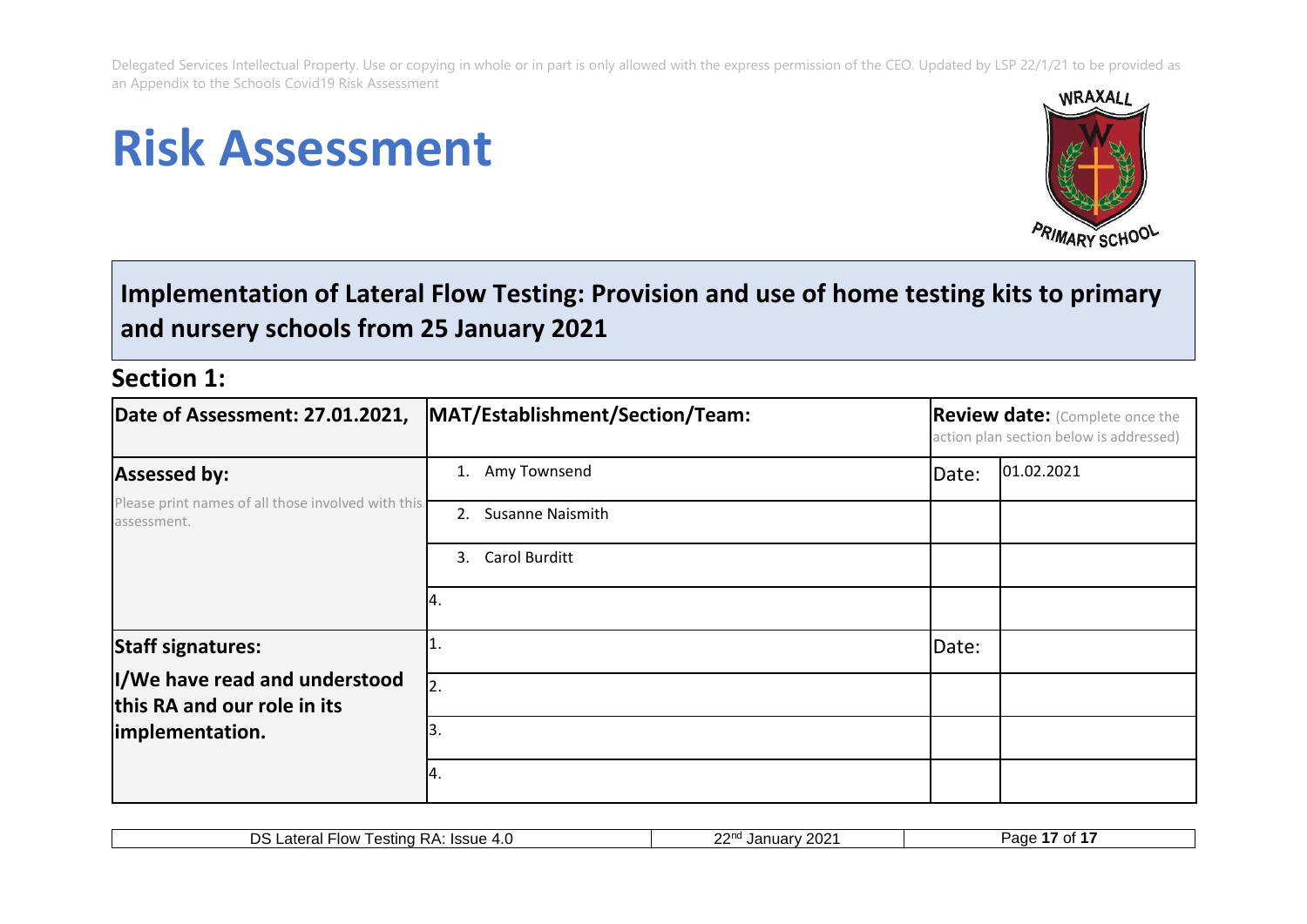## **Contents:**

**Section 1 Background, context and references**

**Section 2 2.1 Engagement with the process 2.2 Storage and distribution of tests 2.3 Workforce 2.4 Test administration 2.5 The home testing process 2.6 Management and communication of results 2.7 Incident reporting**

**Section 3**

**Action Plan**

| <b>000</b><br>2021<br>סר<br><b>Issue</b><br>atara<br>∙low<br>±esting<br>$\sim$<br>Paα<br>КA<br>$\Lambda$ $\mu$<br>$\sim$<br>J di<br>$\overline{\phantom{a}}$<br>.<br>.<br>. U<br>___ |  |
|--------------------------------------------------------------------------------------------------------------------------------------------------------------------------------------|--|
|--------------------------------------------------------------------------------------------------------------------------------------------------------------------------------------|--|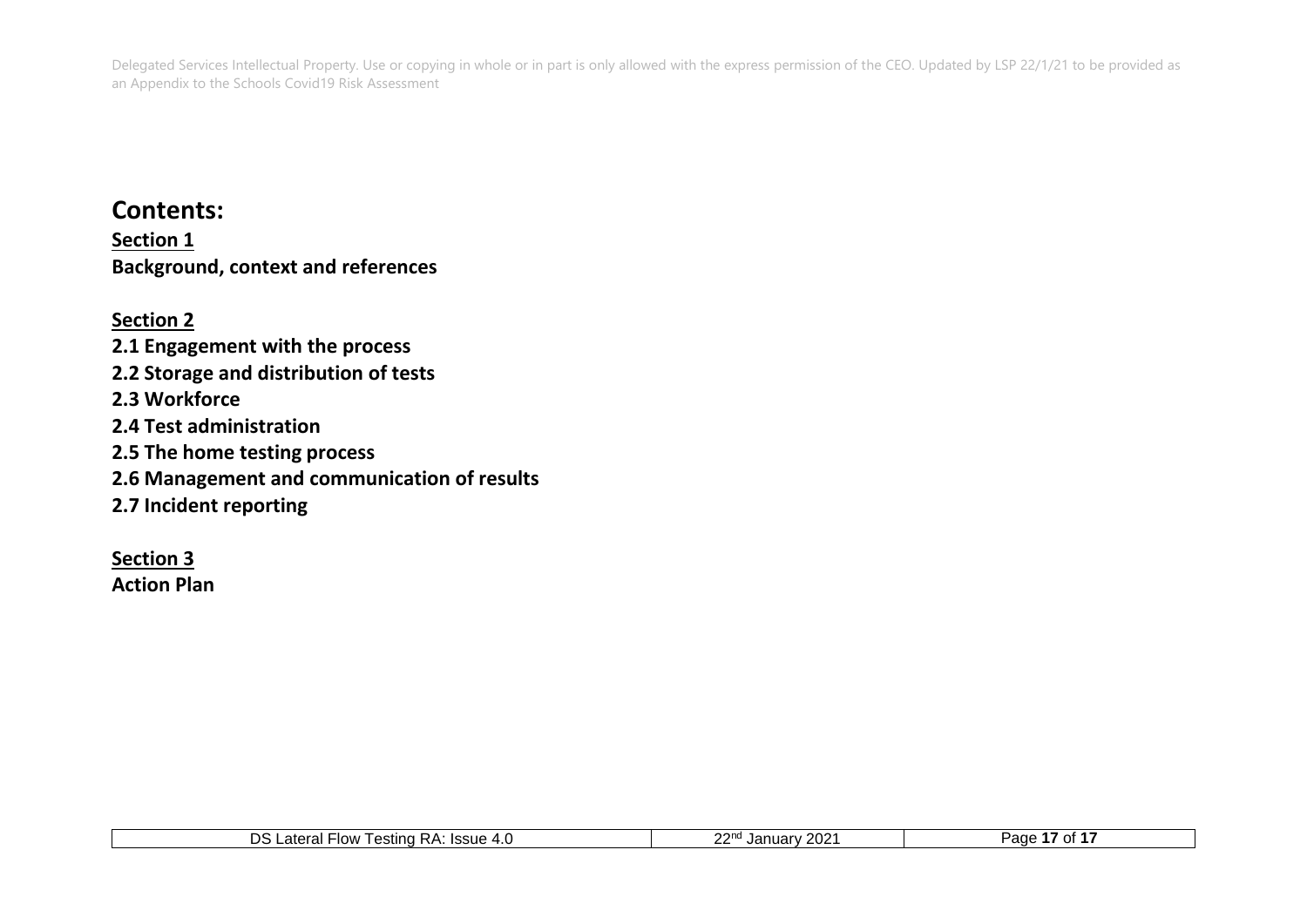## **Background, Context & References:**

#### **The National Testing Programme**

This risk assessment has been developed with reference to the NHS Test and Trace COVID-19 National Testing Programme How to Guide: Rapid testing of primary and nursery workforce. It should be read in conjunction with this document and other material available in the **DFE Portal:**

#### [Primary Schools Document Sharing Platform](https://drive.google.com/drive/folders/1X4fLxy6_ppmpmKrv3hT2M6cduAN_GS54) – Google Drive

We note this portal is being regularly updated by the DFE.

Schools are required to carry out the testing programme in line with the terms set out in the agreement document published on the document sharing platform: [Primary Schools Agreement Mass Testing Roll-Out.pdf -](https://drive.google.com/file/d/1_5h3gVW6d7CFUMljGafGovmiIjEDfQSi/view) Google Drive

#### **Lateral Flow Device Testing in Primary and Nursery Schools**

Lateral Flow testing kits will be provided to all staff in primary and nursery schools. Participation in the programme is voluntary.

Testing is important because staff could be carrying the virus without knowing it and may spread it to others. Testing all staff without symptoms will support schools and nurseries to continue to operate.

All staff in primary and nursery schools are being provided with Lateral Flow Devices for use at home. Staff will be asked to carry out twice weekly testing at home (3 to 4 days apart) before they come into the workplace. Any member of staff who obtains a positive test result from their lateral flow test or who obtains two void tests must, in conjunction with other members of their house self-isolate and follow advice from NHS Test and Trace.

A negative test result indicates that the person taking the test was not infectious at the time of the test. It is not a guarantee that they do not have coronavirus. Those with a negative test result must still follow national guidelines which include regular handwashing, social distancing and the wearing of face coverings as required.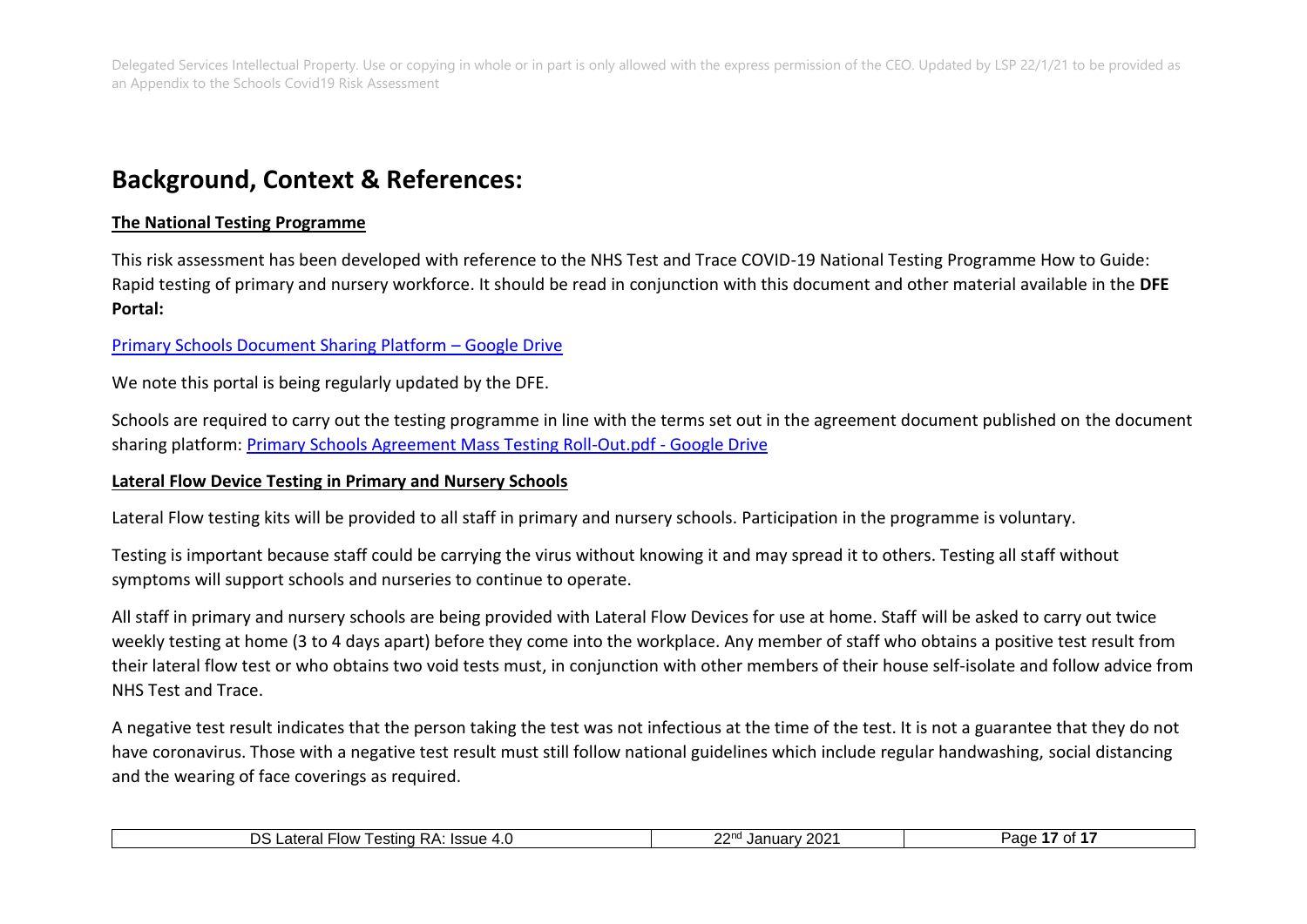# **Section 2:**

| What is the<br>Task/Activity or<br>Environment you<br>are assessing?                  | What Hazards are present or may<br>be generated?<br>(Use a row for each one identified)                                                                                       | Who is<br>affected or<br>exposed to<br>hazards?         | What Severity<br>of Harm can<br>reasonably be<br>expected?<br>(See Table 1) | What Precautions (Existing Controls) are already in<br>place to either Eliminate or Reduce the risk of an<br>accident happening?                                                                                                                                                                                                                                                                                                                                                                                                                                                                                                                                                                                                                                                                                                                                                                                                                                   | What<br>Likelihood is<br>there of an<br>accident<br>occurring?<br>(See Table 1) | What is<br>the Risk<br>Rating?<br>(See Table<br>$2$ and $3)$ |
|---------------------------------------------------------------------------------------|-------------------------------------------------------------------------------------------------------------------------------------------------------------------------------|---------------------------------------------------------|-----------------------------------------------------------------------------|--------------------------------------------------------------------------------------------------------------------------------------------------------------------------------------------------------------------------------------------------------------------------------------------------------------------------------------------------------------------------------------------------------------------------------------------------------------------------------------------------------------------------------------------------------------------------------------------------------------------------------------------------------------------------------------------------------------------------------------------------------------------------------------------------------------------------------------------------------------------------------------------------------------------------------------------------------------------|---------------------------------------------------------------------------------|--------------------------------------------------------------|
|                                                                                       | <b>2.1 ENGAGEMENT IN THE PROCESS</b>                                                                                                                                          |                                                         |                                                                             |                                                                                                                                                                                                                                                                                                                                                                                                                                                                                                                                                                                                                                                                                                                                                                                                                                                                                                                                                                    |                                                                                 |                                                              |
| Periodic home<br>testing by<br>staff (every 3-<br>4 days until<br>further<br>notice). | Member of staff does not<br>participate in periodic testing.<br>Potential for greater likelihood of<br>transmission of coronavirus<br>within school (and wider<br>community). | $\overline{All}$<br>l members<br>of school<br>community | Fatal/Major                                                                 | Participation is voluntary for the programme and active<br>consent is required by staff.<br>Written Information provided to all staff re: importance<br>of home testing and explanation of the process<br>involved. Email sent to all staff on 1.2.2021 with all<br>relevant documents and letter from Headteacher.<br>If any pupil or staff member does not wish to consent<br>to take part in testing, they will still be able to attend<br>unless they develop symptoms or are required to self-<br>isolate because a member of their household is waiting<br>a test result or has tested positive.<br>We note that we are also able to offer tests to other<br>professionals associated with the school should they<br>wish to be involved. We are awaiting a response from<br>our cleaning contractors to see if they are asking their<br>staff to access the tests through their company. We will<br>share the resources and letter with them if so. We will | Low                                                                             |                                                              |

| າ∩າ∗<br>nn,<br>ּי<br>-low<br>$I$ of ting<br>Issue<br>Οt<br>.<br>⊇age<br>◡<br>טוועי<br>$\overline{\phantom{a}}$<br>$\sim$<br>≤∪∠<br>. I<br>551<br>. J C<br>,,<br>$\mathbf{N}$<br>,,,,<br>.<br>᠇.∪<br>-- |  |  |
|--------------------------------------------------------------------------------------------------------------------------------------------------------------------------------------------------------|--|--|
|                                                                                                                                                                                                        |  |  |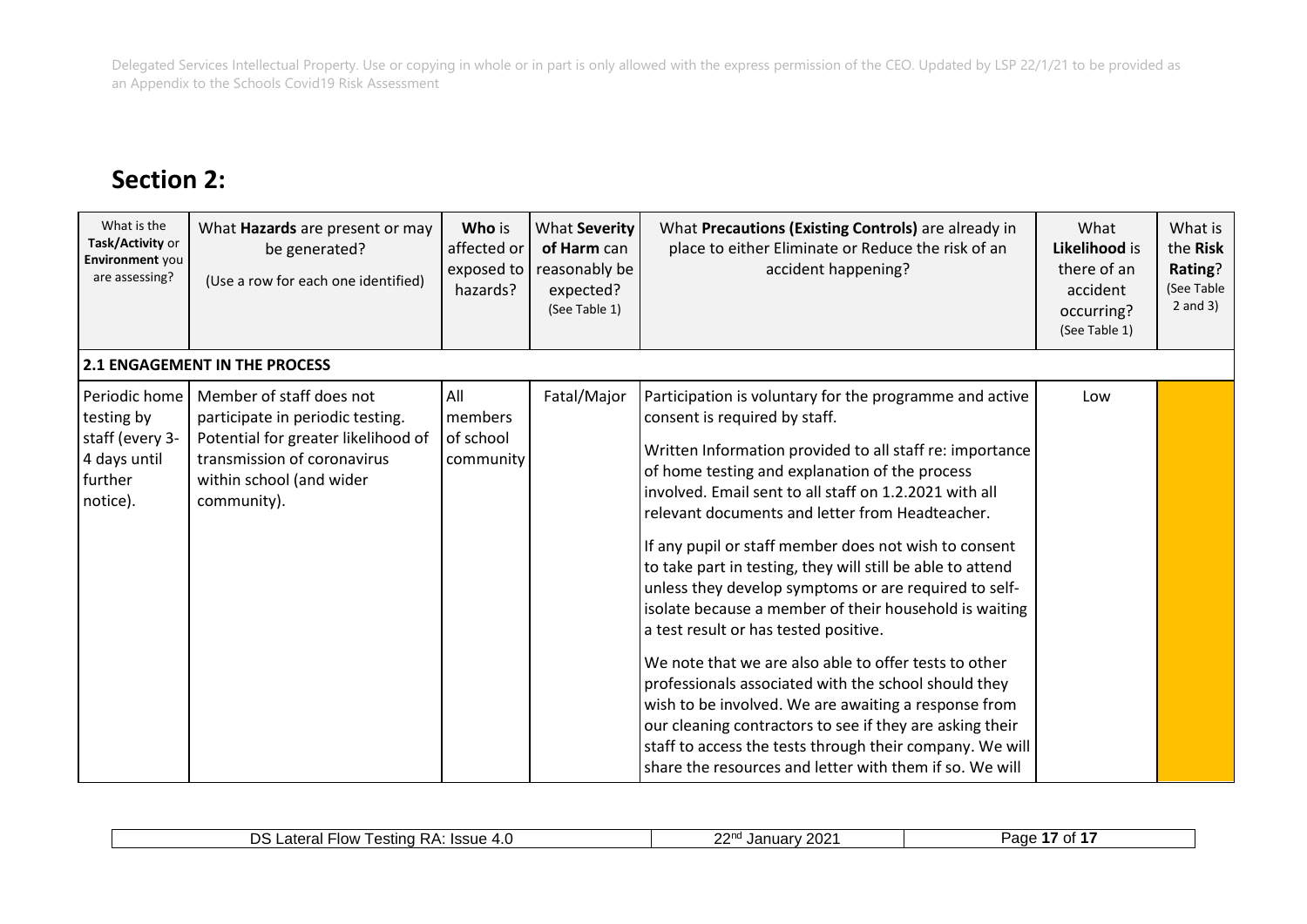|                              |                                                                                                                                   |                                          |         | also share the resources, training and test kits with<br>WSS our caretaking company.                                                                                                                                                                                                                                                                                                                                                                                                                                                                    |     |  |
|------------------------------|-----------------------------------------------------------------------------------------------------------------------------------|------------------------------------------|---------|---------------------------------------------------------------------------------------------------------------------------------------------------------------------------------------------------------------------------------------------------------------------------------------------------------------------------------------------------------------------------------------------------------------------------------------------------------------------------------------------------------------------------------------------------------|-----|--|
|                              | <b>2.2 STORAGE AND DISTRIBUTION OF TESTS</b>                                                                                      |                                          |         |                                                                                                                                                                                                                                                                                                                                                                                                                                                                                                                                                         |     |  |
| Storage of<br>test kits      | Deterioration of the tests due to<br>storage at wrong temperature.<br>Loss, damage or theft of testing<br>materials.              | All<br>members<br>of school<br>community | Serious | A secure area has been allocated for the storage of<br>testing kits prior to distribution. (between approx. 2<br>degrees C-30 degrees C).                                                                                                                                                                                                                                                                                                                                                                                                               | Low |  |
| Distribution of<br>test kits | Non-compliance with existing<br>social distancing arrangements<br>during distribution of tests leads<br>to spread of coronavirus. | All<br>members<br>of school<br>community | Serious | Test Kit Log to be completed and staff must sign for<br>test kits and revised instructions. This will be lead by<br>Carol and Susanne who will distribute the kits, record<br>the lot number and supervise staff signatures.<br>Natural Staggered distribution will take place with staff<br>arriving at different times in the morning and being<br>given their kit on arrival.<br>No Queue management system required (see natural<br>staggered distribution)<br>Hand sanitiser is available at the point of collection and<br>throughout the school. | Low |  |
| <b>2.3 WORKFORCE</b>         |                                                                                                                                   |                                          |         |                                                                                                                                                                                                                                                                                                                                                                                                                                                                                                                                                         |     |  |
| Workforce<br>requirements    | Inadequate training and<br>supervision of staff leads to<br>inaccurate test administration.<br>This could prevent the school      | All<br>members<br>of school<br>community | Serious | Those involved in the administration of the programme<br>have attended DFE webinars (18/01/21 & 19/01/21).<br>Attended by AT, SN and CB on 18.01.2021 and<br>19.01.2021                                                                                                                                                                                                                                                                                                                                                                                 | Low |  |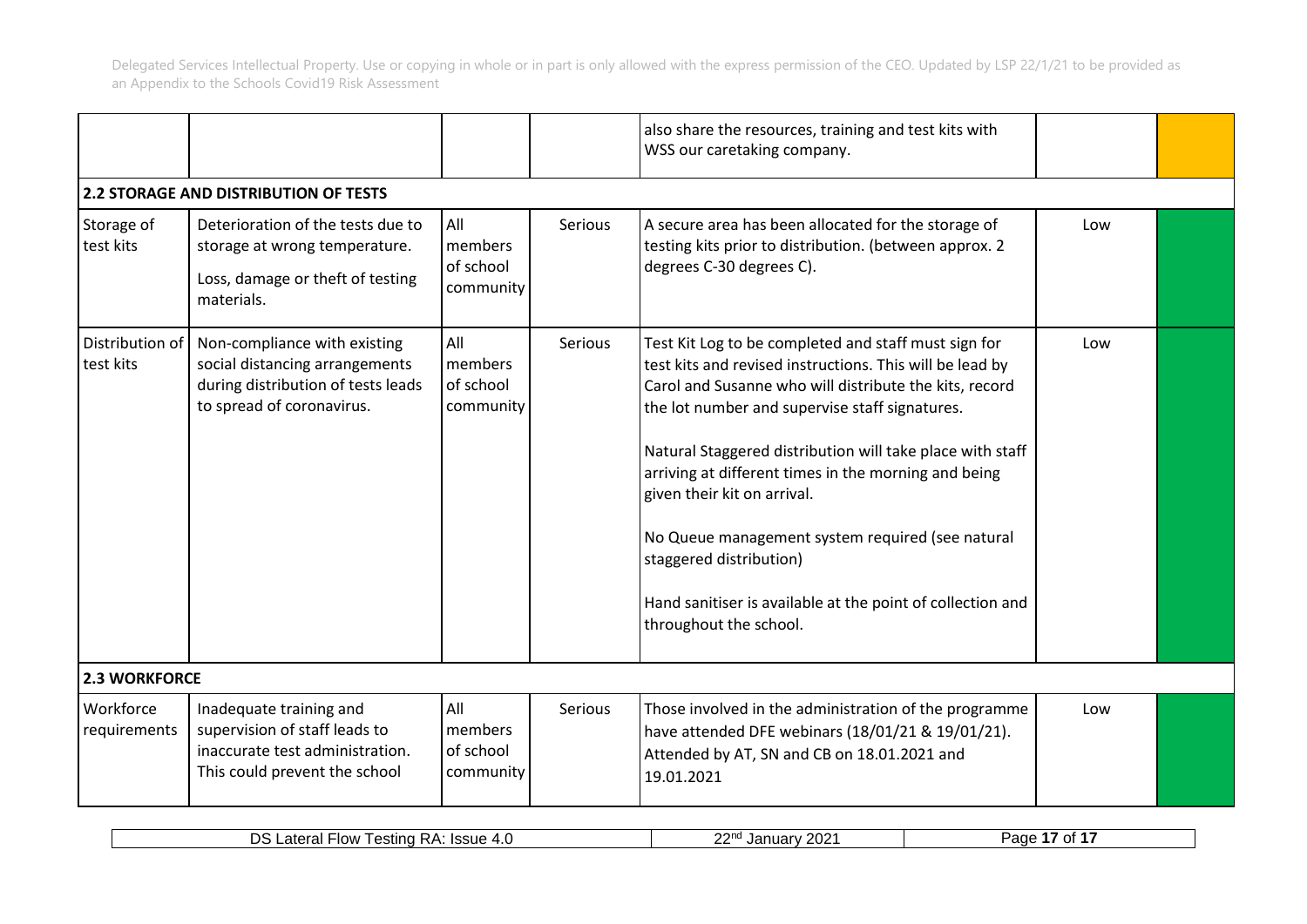|                                | responding to positive test results<br>and reporting incidents.                                                                      |                                          |         | All staff involved in administration of home testing<br>have read How to Guide: Rapid testing of the primary<br>and nursery workforce.<br>Group session to go over materials on the portal<br>provided.<br>We have identified 'COVID-19 Coordinator' and<br>'Registration Assistant' - Susanne Naismith and Carol<br>Burditt.                                                                                                                                                                                                                     |     |  |
|--------------------------------|--------------------------------------------------------------------------------------------------------------------------------------|------------------------------------------|---------|---------------------------------------------------------------------------------------------------------------------------------------------------------------------------------------------------------------------------------------------------------------------------------------------------------------------------------------------------------------------------------------------------------------------------------------------------------------------------------------------------------------------------------------------------|-----|--|
| <b>2.4 TEST ADMINISTRATION</b> |                                                                                                                                      |                                          |         |                                                                                                                                                                                                                                                                                                                                                                                                                                                                                                                                                   |     |  |
| Data<br>Protection             | Unauthorised sharing of personal<br>data for test participants                                                                       | All<br>members<br>of school<br>community | Serious | All staff have been given the Privacy Notice provided by<br>the DFE. Emailed 1.2.2021<br>Staff administering the process understand their<br>responsibilities with respect to the confidentiality of<br>personal data.                                                                                                                                                                                                                                                                                                                            | Low |  |
| Allocation of<br>test kits     | Maladministration means that it<br>is not possible to trace test kits if<br>recall is required or further follow<br>up needed by NHS | All<br>members<br>of school<br>community | Serious | All documents received with test kits eg: delivery notes<br>etc to will be retained.<br>Test Kit Log (see portal for template) to be maintained<br>according to instructions set out in 'How to Guide' (see<br>above).<br>Test Kit Log to include: name of school/nursery; name<br>of person issuing test; date of issue; lot number of test;<br>confirm receipt of New Instructions for Use; name of<br>person issuing test.<br>We note that we are required to retain a copy of the<br>Test Kit Log for a period of twelve (12) months from the | Low |  |

| $\sim$<br>77 J I K<br>ΩT<br>--<br>.<br>altial<br>11171<br>Ja<br>auc<br>ZUZ<br>IU VI<br>100UC<br>T.V<br>-- | nc<br>- 1011<br>◡<br>' estina RA:<br>$\sim$<br>$\overline{\phantom{a}}$<br>--- | $\sim$<br>∼∩<br>. . | ימה נ |
|-----------------------------------------------------------------------------------------------------------|--------------------------------------------------------------------------------|---------------------|-------|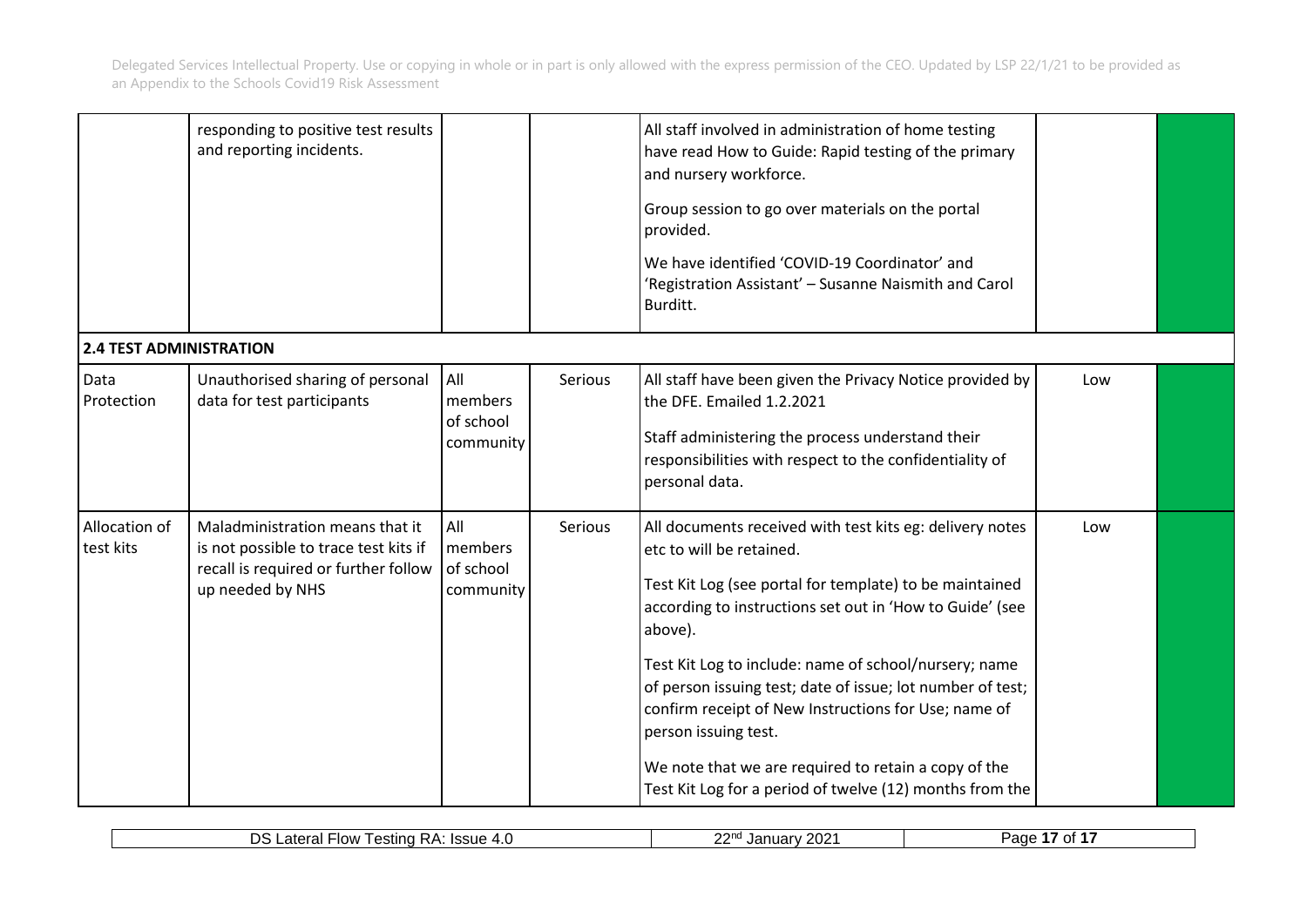|                                |                                                                                                             |                                          |             | date of the last entry to be made by the School in the<br>Test Kit Log.                                                                                                                                                                                                |        |  |
|--------------------------------|-------------------------------------------------------------------------------------------------------------|------------------------------------------|-------------|------------------------------------------------------------------------------------------------------------------------------------------------------------------------------------------------------------------------------------------------------------------------|--------|--|
|                                | <b>2.5 THE HOME TESTING PROCESS</b>                                                                         |                                          |             |                                                                                                                                                                                                                                                                        |        |  |
| Damaged<br>test kit            | Staff are unable to complete test<br>Result is inaccurate or void                                           | All<br>members<br>of school<br>community | Fatal/Major | Staff advised via training video that they must not use<br>test kits where the contents are damaged and should<br>advise the COVID-19 coordinator where this is the case.<br>We will provide a replacement test kit and report to<br>DFE if there are multiple issues. | Low    |  |
| Self-<br>swabbing              | Injury during the self-swabbing<br>process                                                                  | All<br>members<br>of school<br>community | Serious     | Test kit provided by the NHS conform to MHRA<br>standards and has been approved for use at home.<br>Staff have been advised to read the accompanying<br>instructions and watch:<br>Step by step guide to COVID-19 self-testing - YouTube                               | Medium |  |
| Access<br>$arrange -$<br>ments | Staff are unable to access<br>instructions (eg: translation<br>required or alternative format<br>required). | Individual<br>staff                      | Serious     | No translation or alternative format documents<br>required by staff.<br>Staff can access the video clips and training on school<br>site if there are technical issues at home.                                                                                         | Low    |  |
|                                | Staff are unable to self-<br>administer the tests                                                           | Individual<br>staff                      | Serious     | The tests are not mandatory.<br>Training will be provided by video to support staff in<br>accessing this. Further documents sent to staff to show<br>them visually how to take the test and submit the<br>results.                                                     | Low    |  |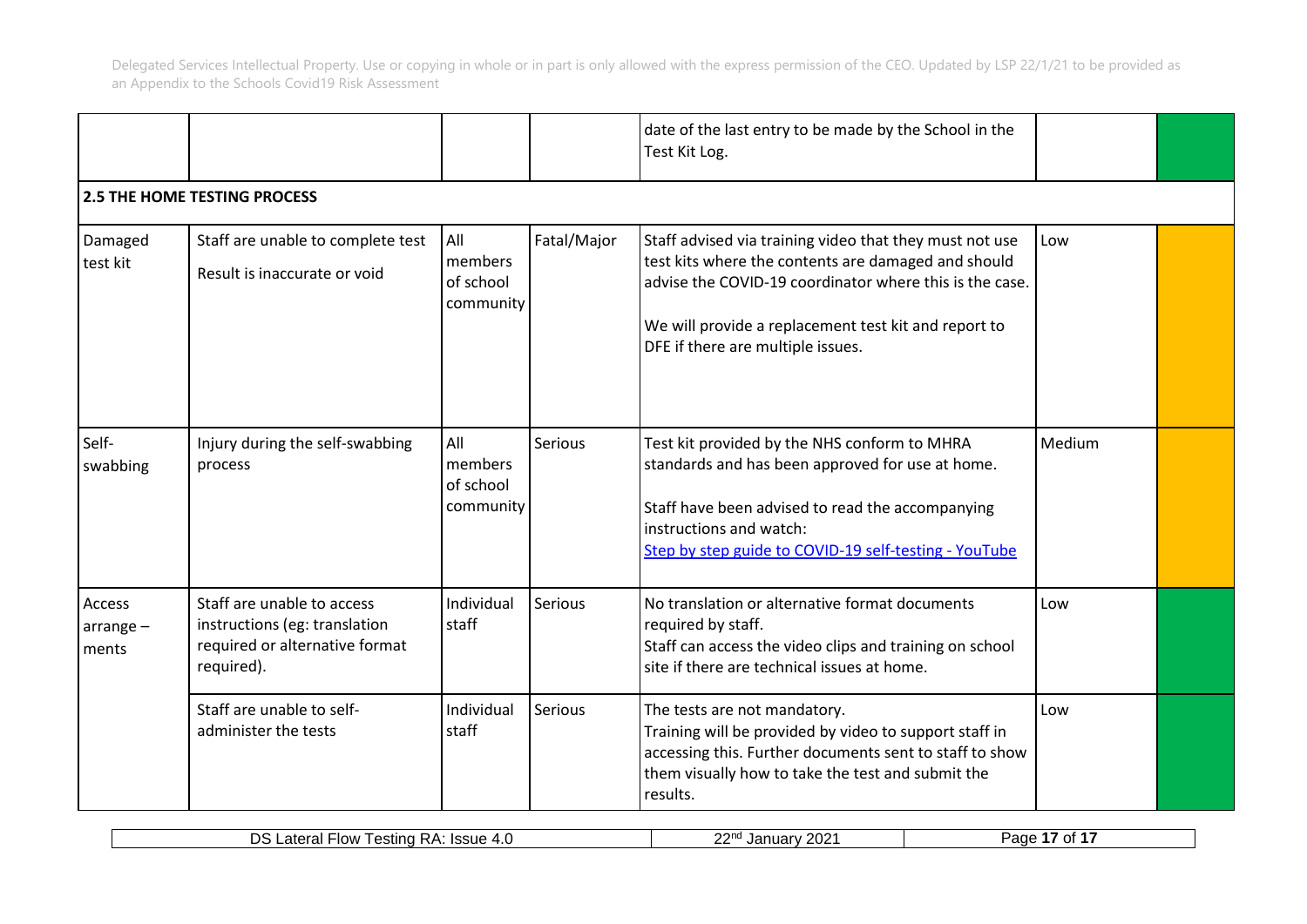| Inappropriate/<br>unauthorised<br>use of test kit<br>in the home<br>environment | Inappropriate/ unauthorised use<br>of test kit in the home<br>environment causes injury to<br>other members of the household. | All<br>members<br>of school<br>community | Serious     | Test kit provided by the NHS conform to MHRA<br>standards and has been approved for use at home.<br>Staff are responsible for the safe storage of the test kit<br>and the sign to acknowledge and accept responsibility<br>for this when receiving their test kit.                                                                                                                                      | Low |  |
|---------------------------------------------------------------------------------|-------------------------------------------------------------------------------------------------------------------------------|------------------------------------------|-------------|---------------------------------------------------------------------------------------------------------------------------------------------------------------------------------------------------------------------------------------------------------------------------------------------------------------------------------------------------------------------------------------------------------|-----|--|
|                                                                                 | 2.6 MANAGEMENT AND COMMUNICATION OF RESULTS                                                                                   |                                          |             |                                                                                                                                                                                                                                                                                                                                                                                                         |     |  |
| Response to<br>a positive<br>test result                                        | Potential for infected person to<br>come into contact with other<br>individuals.                                              | All<br>members<br>of school<br>community | Fatal/Major | Staff have been provided with instructions re:<br>reporting test results.<br>Where a member of staff reports a positive result, we<br>will follow our existing procedures for tracking<br>contacts etc in line with PHE/local guidance.<br>Staff that receive a positive result will be advised to<br>immediately self-isolate in line with government<br>guidance and to arrange to undergo a PCR test | Low |  |
| Management<br>of results<br><b>2.7 INCIDENT REPORTING</b>                       | School                                                                                                                        | All<br>members<br>of school<br>community | Serious     | A COVID-19 Test Register has been set up (see portal<br>for template). This enables us to track results and<br>engagement with the testing process.<br>The COVID -19 Test Register will be retained until<br>further notice.                                                                                                                                                                            | Low |  |
|                                                                                 |                                                                                                                               |                                          |             |                                                                                                                                                                                                                                                                                                                                                                                                         |     |  |
| Incident<br>Reporting                                                           | Incident occurs that could affect<br>the quality or safety of the testing                                                     | All<br>members<br>of school              | Serious     | Covid-19 Coordinator will retain a log of any incidents<br>that occur and report these to the DFE Helpline. (Time,<br>date and details will be recorded).                                                                                                                                                                                                                                               | Low |  |

| ~~~<br>2021<br>אר<br>. .<br><b>Flow</b><br>۱۵۵۱۱۵<br>$5 + 0.55$<br>I estina<br>. <i>.</i> .<br>$\sim$<br>101<br>--<br>77 I IV<br>атеган<br>$\cdot$ $\sim$<br>Jd<br>шaг<br>au<br>$\mathbf{R}$<br>1554 <del>0</del><br>טטי.<br>. U<br>ັ<br>___ |
|----------------------------------------------------------------------------------------------------------------------------------------------------------------------------------------------------------------------------------------------|
|----------------------------------------------------------------------------------------------------------------------------------------------------------------------------------------------------------------------------------------------|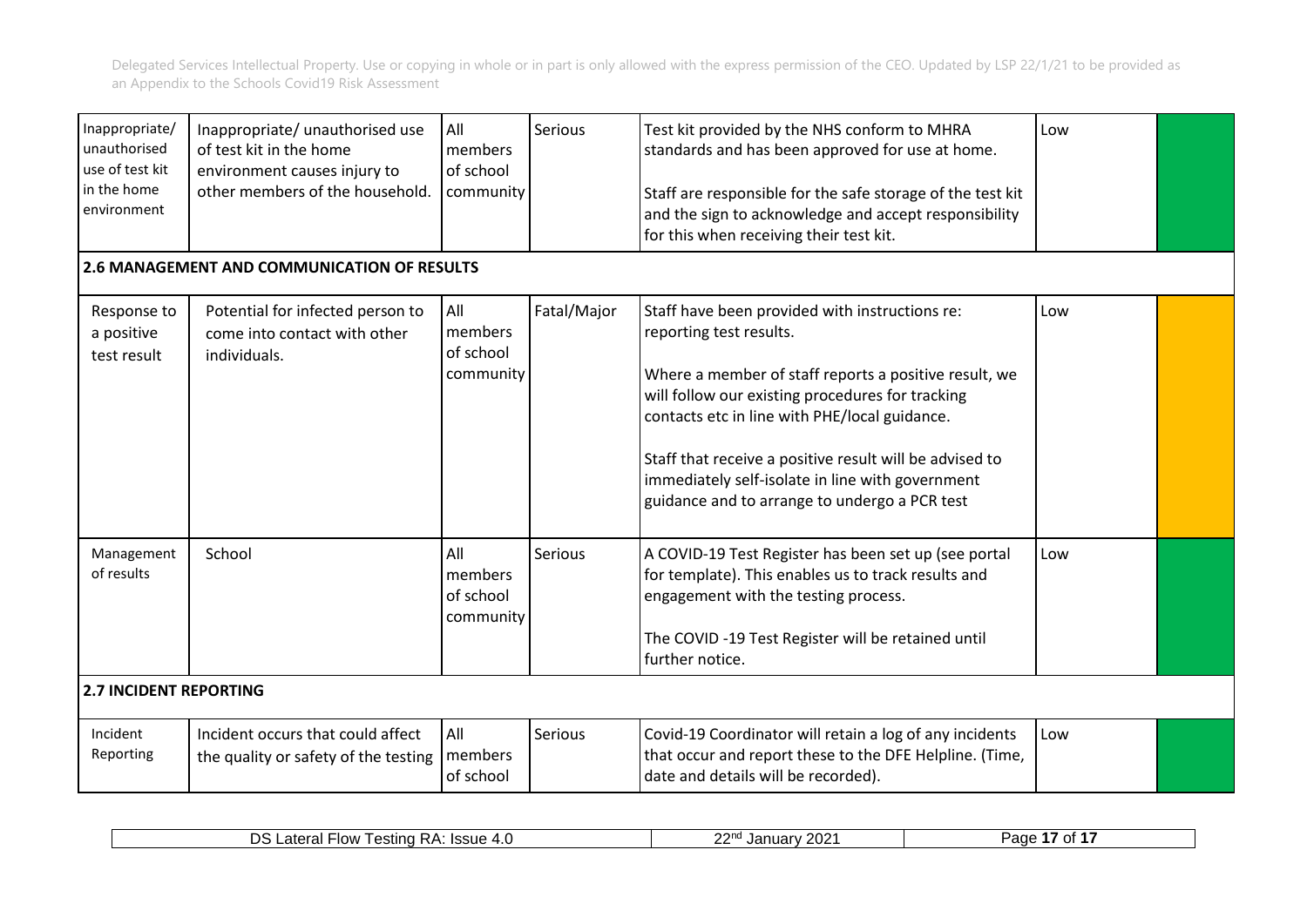| process (local issue or more | community |                                                     |  |
|------------------------------|-----------|-----------------------------------------------------|--|
| widespread)                  |           | We note that the DFE may contact us for feedback on |  |
|                              |           | the process.                                        |  |

## **Section 3: Action plan:**

| What is the <b>Hazard</b> you<br>need to Control?<br>(medium to high from the<br>risk rating above) | What additional precautions do you need to either<br>eliminate or reduce the risk to an acceptable level?                                                                                                                                 | Who is responsible for<br>implementing these<br>controls? | When are these<br>controls to be<br>implemented (Date)? | When <b>Were</b> these<br>controls implemented<br>(Date)? |
|-----------------------------------------------------------------------------------------------------|-------------------------------------------------------------------------------------------------------------------------------------------------------------------------------------------------------------------------------------------|-----------------------------------------------------------|---------------------------------------------------------|-----------------------------------------------------------|
| <b>Medium</b>                                                                                       | Addressed and all being done that is reasonably<br>practicable. See above for further mitigation.<br>We have identified all the reasonably practicable<br>control measures available and will actively monitor<br>the issue in operation. | Staff                                                     | By the time that testing<br>Icommences                  |                                                           |
|                                                                                                     |                                                                                                                                                                                                                                           |                                                           |                                                         |                                                           |
|                                                                                                     |                                                                                                                                                                                                                                           |                                                           |                                                         |                                                           |
|                                                                                                     |                                                                                                                                                                                                                                           |                                                           |                                                         |                                                           |

### **Table 1: Definitions**

| <b>Potential Severity of Harm</b> | Meaning of the harm description                                                                          | <b>Likelihood/Probability of</b><br><b>Harm</b> | Meaning of likelihood/probability         |
|-----------------------------------|----------------------------------------------------------------------------------------------------------|-------------------------------------------------|-------------------------------------------|
| <b>Fatal/Major Injury</b>         | Death, major injuries or ill health causing long term<br>disability/absence from work.                   | High (Likely/probable)                          | Occurs repeatedly/ to be<br>expected.     |
| <b>Serious Injury</b>             | Injuries or ill health causing short-term<br>disability/absences from work (over three days absence)     | <b>Medium (possible)</b>                        | Moderate chance/could occur<br>sometimes. |
| <b>Minor Injury</b>               | Injuries or ill health causing no significant long-term<br>effects and no significant absence from work. | Low (unlikely)                                  | Not Likely to occur                       |

| つつかい<br>$\sim$<br>. .<br>◝<br><b>Flow</b><br>C <sub>0</sub><br>otoro<br>ימה נ<br>l estina<br>$\sim$ . $\sim$ .<br>Jar<br>.<br>י ב <i>ו</i> ←<br>OT<br>' ∠U∠ ∶<br>∴dlt⊶<br>auc :<br>на.<br>$.13305 -$<br>IN.<br>T.V<br>--- |  |
|---------------------------------------------------------------------------------------------------------------------------------------------------------------------------------------------------------------------------|--|
|---------------------------------------------------------------------------------------------------------------------------------------------------------------------------------------------------------------------------|--|